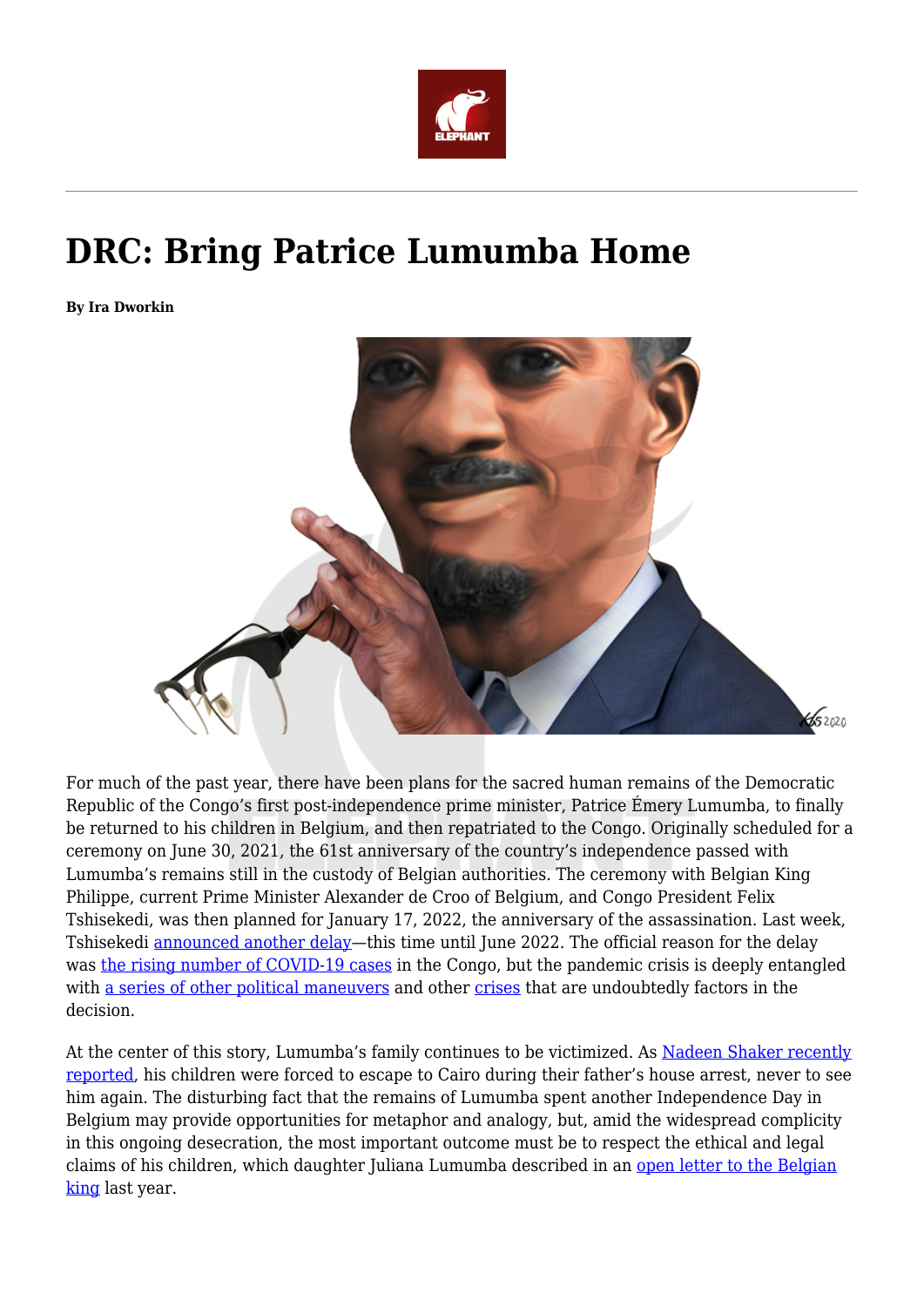The story of the execution and its aftermath is well told by Ludo de Witte in *[The Assassination of](https://www.versobooks.com/books/792-the-assassination-of-lumumba) [Patrice Lumumba](https://www.versobooks.com/books/792-the-assassination-of-lumumba)*. On January 17, 1961, Lumumba was killed along with comrades Maurice Mpolo and Joseph Okito by Belgian authorities, with the support of neocolonial Kantangan separatists and the US. Two days later, Gerard Soete, Belgian police commissioner of Katanga, and his brother exhumed the body to chemically eradicate all physical evidence of their crime in order to prevent the kind of mobilization which its identification would inspire. Though the execution was kept secret for nearly a month, its announcement inspired exactly what his executioners feared, as African people throughout the world engaged in protest and other revolutionary acts of remembrance—from [the](https://youtu.be/sRYuf-f3lr4) [well-known demonstration at the United Nations, and other cities throughout the world](https://youtu.be/sRYuf-f3lr4) to [a legacy](https://lup.be/products/106908) [in a visual, musical, and literary culture](https://lup.be/products/106908) that continues to this day.

In February 1961, while the Cultural Association of Women of African Heritage organized a major protest at UN headquarters in New York, Lumumba's widow Pauline Opango Lumumba led a march of family and supporters to the UN offices of Rajeshawar Dayal in Kinshasa. There, she requested that the UN help her receive the remains of her husband for a proper burial. After Ralph Bunche offered "apologies" for the New York protest, Lorraine Hansberry ["hasten\[ed\] publicly to apologize](https://www.nytimes.com/1961/03/26/archives/congolese-patriot.html) [to Mme. Pauline Lumumba and the Congolese people for our Dr. Bunche."](https://www.nytimes.com/1961/03/26/archives/congolese-patriot.html) Meanwhile, James M. Lawson of the United African Nationalist Movement and other Black activists organized a [wake](https://www.britishpathe.com/video/VLVABEO586Z4K11EYQEY8X62APSZZ-USA-NEW-YORK-A-FUNERAL-FOR-LUMUMBA) for Lumumba at Lewis Michaux's Harlem bookstore. When Pauline died in Kinshasa in 2014, she was still waiting to bury her husband. She, and her iconic demonstration, are memorialized in Brenda Marie Osbey's poem ["On Contemplating the Breasts of Pauline Lumumba,"](https://poets.org/poem/contemplating-breasts-pauline-lumumba) which is part of a long line of African American efforts to uplift the Lumumba family. The immediacy of Pauline's demands remains after 6 years.

While Lumumba's body was dissolved in sulphuric acid, Soete, [like the US lynchers of Sam Hose](https://www.loc.gov/exhibits/civil-rights-act/multimedia/w-e-b-du-bois.html) and so many others, kept trophies of his victims as he traveled from the Congo to Belgium, often displaying them for friends and journalists. After Soete died, his daughter Godelieve continued her father's tradition, culminating in [a bizarre 2016 interview](https://www.vpro.nl/programmas/speeches/lumumba-humo.html), during which a reporter found the remains in her possession. (In her efforts to defend her father, Godelieve further revealed that his brutality was visited upon his children.) The Belgian police intervened and, for the past five years, Lumumba's remains have been held by the Belgian government responsible for his death. In September 2020, a court finally ruled they should be returned to the family.

These most recent delays are occurring at a time when the ongoing mistreatment of human remains is receiving public attention. The case of the Morton Collection at the University of Pennsylvania led activist [Abdul-Aliy Muhammad](https://www.inquirer.com/opinion/commentary/penn-museum-reparations-repatriation-move-bombing-20210421.html) to uncover the ongoing desecration of the remains of Tree and Delisha Africa, who were killed when the city of Philadelphia bombed their family's home on May 13, 1985, leading to the discovery that the city held [additional remains](https://whyy.org/articles/how-the-philly-medical-examiners-office-mishandled-move-victims-remains-for-36-years/) of the victims of its violence against the MOVE organization.

Since 2005, in South Africa, the Truth and Reconciliation Commission (TRC) created the Missing Persons Task Team to identify the remains of the Black victims of the country's apartheid era. Drawing on the expertise of researchers with experience in similar initiatives in Argentina and elsewhere, this government project has been deliberate in its efforts to include the families of the missing at all stages, while seeing their work as integral to the larger mission of the TRC, and further representative of [a larger model of repatriation of human remains and possessions.](https://tif.ssrc.org/2021/08/26/the-commemorative-state-human-remains-the-question-of-missingness/) As different as these cases of violence may be, government sanction—at multiple levels and taking different forms—remains constant.

In [an October 2021 program](https://www.facebook.com/watch/live/?ref=watch_permalink&v=395423742130211) hosted by *Friends of the Congo*, Juliana Lumumba explained that for her, as the daughter of a martyr, repatriation and memorialization of her father's remains were not finite events to be completed like items checked off of a to-do list. Rather, the return must be part of